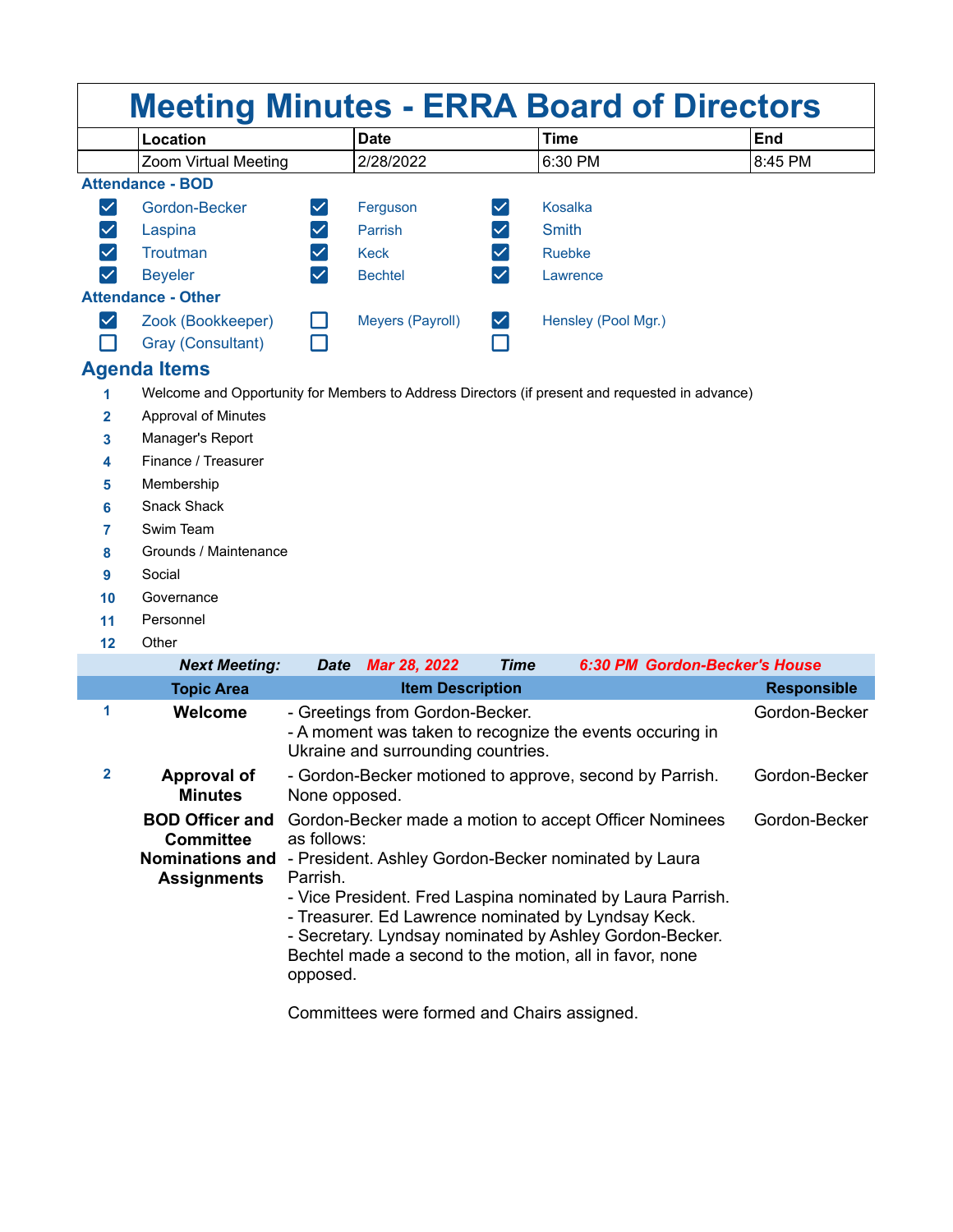| $\mathbf{3}$ | <b>Manager's</b><br><b>Report</b> | - Baby pool was drained today.<br>- A check of the grounds was performed. No issues found.<br>- Lifeguard instructor courses (new and renewal) were<br>discussed. We need an instructor to perform in-house re-<br>certifications. Sara H. encouraged the board to consider<br>having Zachary and/or McKenna obtaining their LGI<br>certification. Zachary is interested, McKenna has not<br>committed to returning for 2022 as of the meeting. The class<br>$cost$ is $\sim$ \$260, and there are some options within driving<br>distance. May need to cover overnight accomodations<br>depending. Troutman advised that we should only need one<br>LGI that can recertify our guards, and a majority the of<br>directors agreed. New guards who need to be certified will<br>need to utilize an outside entity. Will wait to hear from<br>McKenna and Personnel comittee will follow up. | N/A                   |
|--------------|-----------------------------------|--------------------------------------------------------------------------------------------------------------------------------------------------------------------------------------------------------------------------------------------------------------------------------------------------------------------------------------------------------------------------------------------------------------------------------------------------------------------------------------------------------------------------------------------------------------------------------------------------------------------------------------------------------------------------------------------------------------------------------------------------------------------------------------------------------------------------------------------------------------------------------------------|-----------------------|
| 4            | <b>Snack Shack</b>                | - NSTR                                                                                                                                                                                                                                                                                                                                                                                                                                                                                                                                                                                                                                                                                                                                                                                                                                                                                     | Kolsaka               |
| 5            | <b>Swim</b><br>ater Activities    | - Discussion held regarding swim lesson structure. Many<br>Team/Lessons/W details to articulate prior to the season. The newly<br>established Committee will meet with Sara H. and present at<br>the next board meeting.                                                                                                                                                                                                                                                                                                                                                                                                                                                                                                                                                                                                                                                                   | Parrish<br>Troutman   |
| 6            | Finance /<br><b>Treasurer</b>     | - P&L reviewed.                                                                                                                                                                                                                                                                                                                                                                                                                                                                                                                                                                                                                                                                                                                                                                                                                                                                            | Zook<br>Gordon-Becker |
|              |                                   | -Balances to date:                                                                                                                                                                                                                                                                                                                                                                                                                                                                                                                                                                                                                                                                                                                                                                                                                                                                         |                       |
|              |                                   | <b>Union Checking</b><br>\$15,885.30                                                                                                                                                                                                                                                                                                                                                                                                                                                                                                                                                                                                                                                                                                                                                                                                                                                       |                       |
|              |                                   | <b>Money Market</b><br>\$3,489.34                                                                                                                                                                                                                                                                                                                                                                                                                                                                                                                                                                                                                                                                                                                                                                                                                                                          |                       |
|              |                                   | \$19,374.64                                                                                                                                                                                                                                                                                                                                                                                                                                                                                                                                                                                                                                                                                                                                                                                                                                                                                |                       |
|              |                                   | \$7,332.54<br><b>Farmers Checking</b>                                                                                                                                                                                                                                                                                                                                                                                                                                                                                                                                                                                                                                                                                                                                                                                                                                                      |                       |
|              |                                   | <b>Money Market</b><br>\$10,100.22                                                                                                                                                                                                                                                                                                                                                                                                                                                                                                                                                                                                                                                                                                                                                                                                                                                         |                       |
|              |                                   | \$17,432.76                                                                                                                                                                                                                                                                                                                                                                                                                                                                                                                                                                                                                                                                                                                                                                                                                                                                                |                       |
|              |                                   | Total in all accounts:<br>\$36,807.40                                                                                                                                                                                                                                                                                                                                                                                                                                                                                                                                                                                                                                                                                                                                                                                                                                                      |                       |
|              | <b>Personnel</b>                  | - Sara H. is creating a flyer to send out to the local County<br>high schools for employment. Gordon-Becker is attempting to Gordon-Becker<br>get a contact do the same within City schools.                                                                                                                                                                                                                                                                                                                                                                                                                                                                                                                                                                                                                                                                                               | <b>Bechtel</b>        |
| 8            | <b>Membership</b>                 | Updates as of 1pm 2/28/22:                                                                                                                                                                                                                                                                                                                                                                                                                                                                                                                                                                                                                                                                                                                                                                                                                                                                 | <b>Keck</b>           |
|              |                                   | 353 total memberships                                                                                                                                                                                                                                                                                                                                                                                                                                                                                                                                                                                                                                                                                                                                                                                                                                                                      |                       |
|              |                                   | 12 Board Directors (8 paid)                                                                                                                                                                                                                                                                                                                                                                                                                                                                                                                                                                                                                                                                                                                                                                                                                                                                |                       |
|              |                                   | 309 Family Memberships (49 paid)                                                                                                                                                                                                                                                                                                                                                                                                                                                                                                                                                                                                                                                                                                                                                                                                                                                           |                       |
|              |                                   | 9 Senior Couples (4 paid)                                                                                                                                                                                                                                                                                                                                                                                                                                                                                                                                                                                                                                                                                                                                                                                                                                                                  |                       |
|              |                                   | 4 Single Adults (0 paid)                                                                                                                                                                                                                                                                                                                                                                                                                                                                                                                                                                                                                                                                                                                                                                                                                                                                   |                       |
|              |                                   | 7 Tennis Only (invoices not released for 2022)                                                                                                                                                                                                                                                                                                                                                                                                                                                                                                                                                                                                                                                                                                                                                                                                                                             |                       |
|              |                                   | 0 Basketball Only                                                                                                                                                                                                                                                                                                                                                                                                                                                                                                                                                                                                                                                                                                                                                                                                                                                                          |                       |
|              |                                   | 7 VIP Memberships                                                                                                                                                                                                                                                                                                                                                                                                                                                                                                                                                                                                                                                                                                                                                                                                                                                                          |                       |
|              |                                   | 2 Pool Management Memberships                                                                                                                                                                                                                                                                                                                                                                                                                                                                                                                                                                                                                                                                                                                                                                                                                                                              |                       |
|              |                                   | 2022:                                                                                                                                                                                                                                                                                                                                                                                                                                                                                                                                                                                                                                                                                                                                                                                                                                                                                      |                       |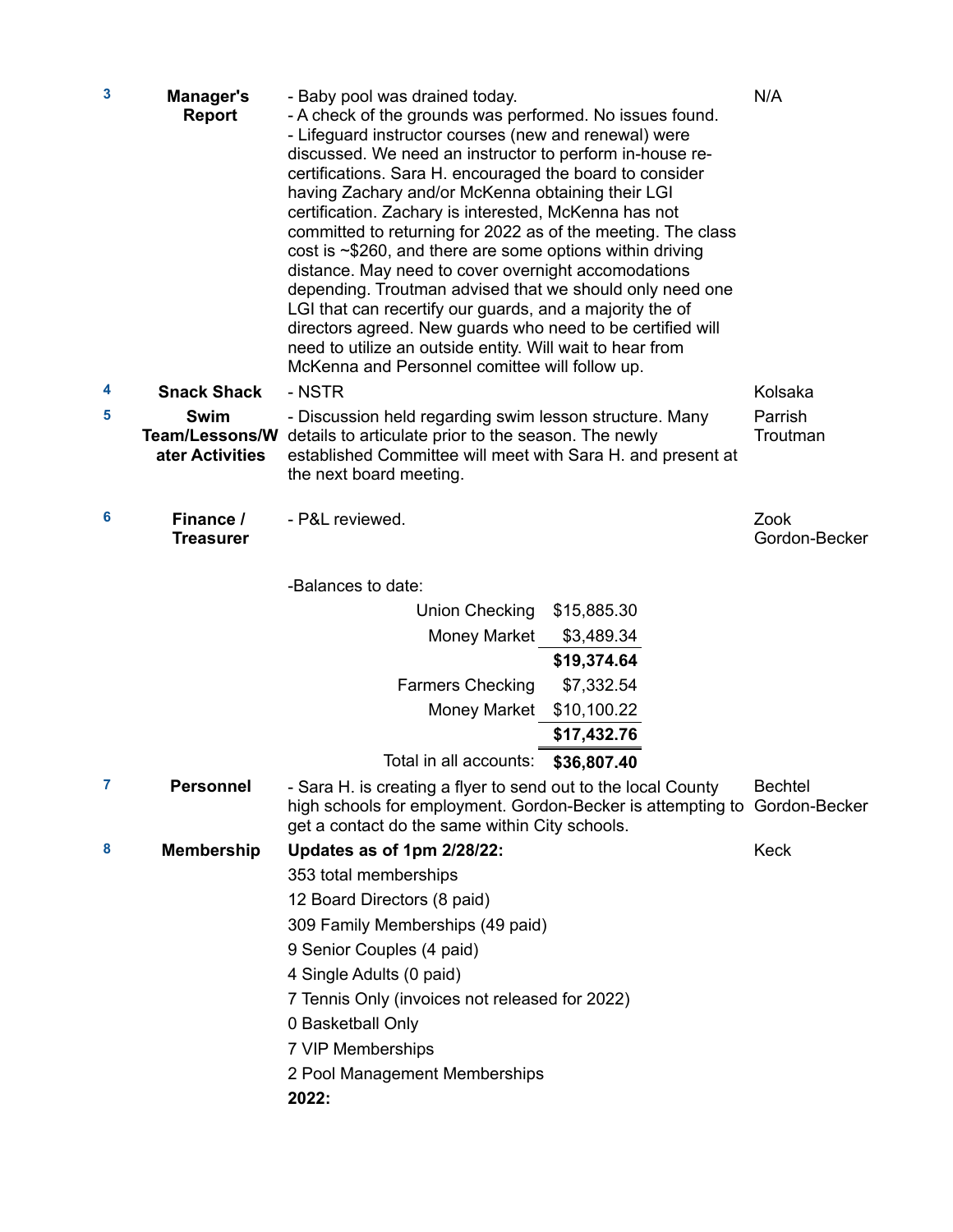|    |                                 | - Invoices went out Sunday, Feb 20th for Board of Directors,<br>Family, Senior Couple, and Single Adult membership levels.<br>- Keck motioned to reinstate the New Member Referral<br>Program for 2022. Referring family receives a credit for 2023<br>dues in the amount of \$100 for Family, \$75 for Senior<br>Couple, \$50 for Single Adult. New member must list the<br>referring family on their membership application. Second by<br>Parrish. All in favor, none opposed.<br>- Keck motioned to combine Basketball and Tennis<br>membership levels into one Non-Pool (Rec Only)<br>membership with a cost of \$150 per year (\$50 annual dues +<br>\$100 Capital Assessment Fee). Second by Kolsaka. All in<br>favor, none opposed.                                                                                                                                                                                                                                                                                                                                              |          |
|----|---------------------------------|-----------------------------------------------------------------------------------------------------------------------------------------------------------------------------------------------------------------------------------------------------------------------------------------------------------------------------------------------------------------------------------------------------------------------------------------------------------------------------------------------------------------------------------------------------------------------------------------------------------------------------------------------------------------------------------------------------------------------------------------------------------------------------------------------------------------------------------------------------------------------------------------------------------------------------------------------------------------------------------------------------------------------------------------------------------------------------------------|----------|
| 9  | Grounds /<br><b>Maintenance</b> | - Board agreed to continue mowing contract with Nikkel Lawn Laspina<br>Care for 2022.<br>- Board discussed selling the mower that we own but do not<br>use. Directors agreed. Maintenance committee will follow up<br>at next meeting.<br>- Will continue to lay mulch as in previous years for 2022.<br>Laspina will order.<br>- Tennis Court light repair: Graves quote still on the table to<br>replace current lights with LEDs. Also have inquiry into<br>Copper Key Electric (would have to rent a bucket) and Fred<br>will report back via email as soon as he gets that information.<br>Only one company that can change the current bulbs and<br>getting that scheduled/completed has become difficult.<br>- Basketball Goal repair: Looking into repair or replacement.<br>Repair isn't looking likely as the repair shop has reported that<br>the current (broken) goal is very worn. Information sent into<br>the Board President on a replacement goal from a member,<br>Showman, who also volunteered to assist with pick up and<br>installation of the replacement goal. |          |
| 10 | <b>Social</b>                   | - Dates went out in the email to members in February.                                                                                                                                                                                                                                                                                                                                                                                                                                                                                                                                                                                                                                                                                                                                                                                                                                                                                                                                                                                                                                   | Ferguson |
| 11 | Governance                      | - NSTR                                                                                                                                                                                                                                                                                                                                                                                                                                                                                                                                                                                                                                                                                                                                                                                                                                                                                                                                                                                                                                                                                  |          |

Laspina